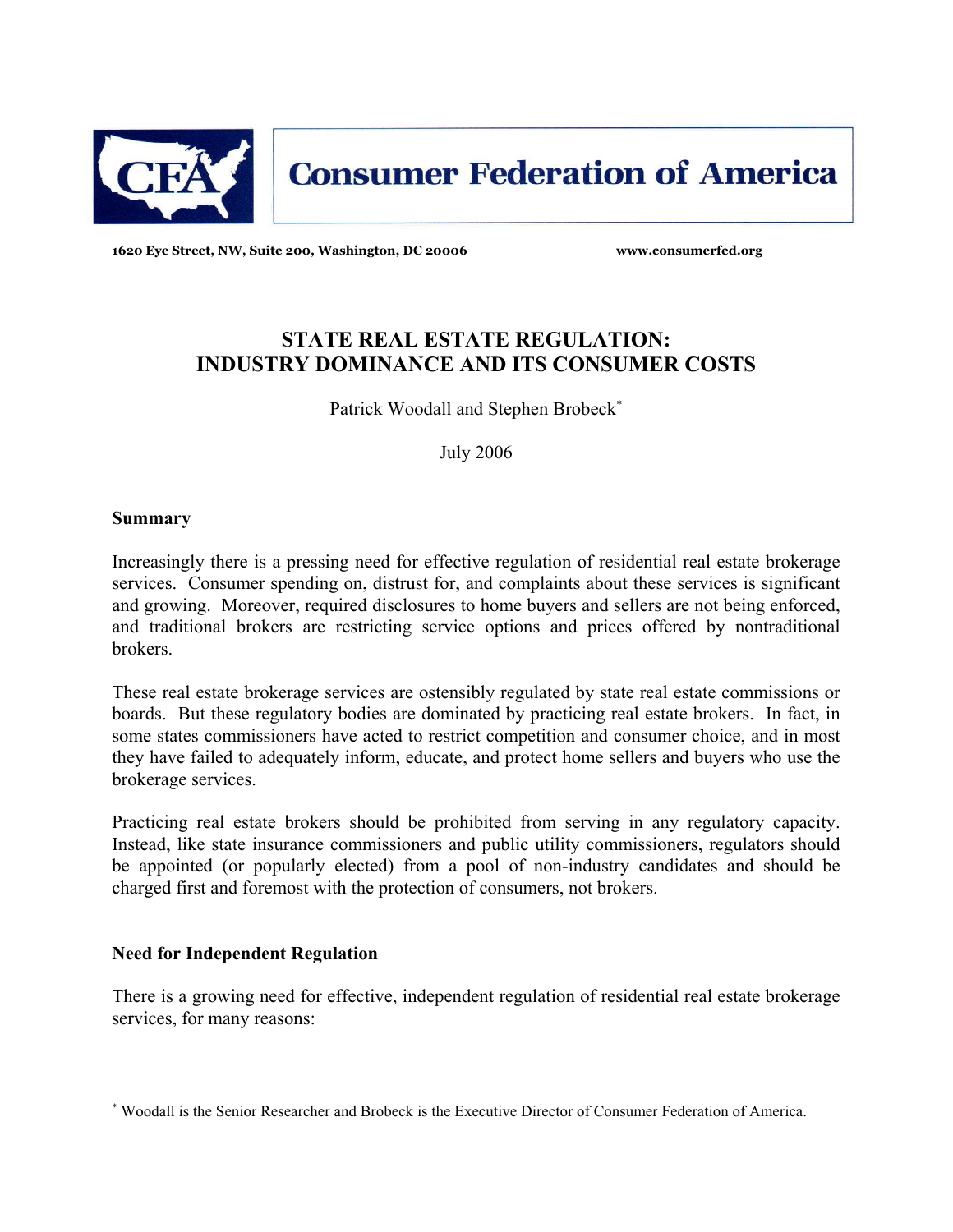First, there are an increasing number of licensed real estate agents, about 2.5 million, and many of these agents are inadequately trained and inexperienced. Rising home prices over the past several years have helped persuade hundreds of thousands of individuals to undergo typically less than one month of training to receive their license.

Second, a large number of consumers utilize these services and pay substantial commissions. In the past five years, more than 30 million houses and condos have been sold, a large majority (more than 80% according to industry estimates) with the assistance of real estate brokers. And last year, consumers spent more than \$60 billion on these brokerage services. Today, it is not at all unusual for commissions on the sale of individual houses to exceed \$20,000, more than the price of many new cars or expensive medical procedures.

Third, consumers trust the advice of real estate brokers much less than that of most other service professionals. According to a May 2006 Harris Poll survey, 50% of Americans trust doctors completely and only 4% do not trust them at all; 18% trust lawyers completely and 14% not at all; but only 7% trust real estate agents completely while 20% trust them not at all. Among 13 types of professionals, only stockbroker advice was trusted less than that of real estate agents.<sup>1</sup>

Fourth, consumer complaints against real estate brokers are increasing rapidly. For example, in California, consumer complaints to its Department of Real Estate grew 29% in the twelve months ending June 30, 2004, to more than  $10,000$ <sup>2</sup> In Arizona, complaints in the first eight months of the 2005-06 fiscal year grew at an annual rate of more than 50% from the previous fiscal year, to well over  $1,500$ .<sup>3</sup>

Fifth, existing consumer protections are not being enforced adequately. According to a recent National Association of Realtors report, the number of homebuyers who received a disclosure statement of listing agent representation has declined for the past five years. Between 2000 and 2005, the proportion of these buyers who never received a disclosure rose from 19% to 22%, and the proportion who received it at the proper time (the first meeting with the agent) declined from 38\% to 30\%.<sup>4</sup>

Sixth, consumer choice about service and price options has been restricted by formal and informal anti-competitive practices for which influential traditional brokers are responsible. For example, realtor-backed anti-rebate and minimum service laws in a number of states clearly discriminate against Internet-based brokers and fee-only brokers, many of which have attempted to provide services more efficiently and less expensively.<sup>5</sup>

i

<sup>&</sup>lt;sup>1</sup> HarrisInteractive, "Doctors, Dentists and Nurses Most Trusted Professionals to Give Advice, According to Harris Poll of U.S Adults," *The Harris Poll #37*, May 10, 2006. 2

<sup>&</sup>lt;sup>2</sup> Perkins, Broderick, "Real Estate Agent Complaints Rise," *RealtyTimes*, December 8, 2004.

<sup>&</sup>lt;sup>3</sup> Barrios, Joseph, "Gripes vs. Realty Agents Escalate," Arizona Daily Star, March 9, 2006.

Evans, Blanche, "Agent Disclosure Worse than Ever," *Realty Times*, January 24, 2006. 5

<sup>&</sup>lt;sup>5</sup> Brobeck, Stephen and Patrick Woodall, Consumer Federation of America, "How the Real Estate Cartel Harms" Consumers and How Consumers Can Protect Themselves," June 19, 2006.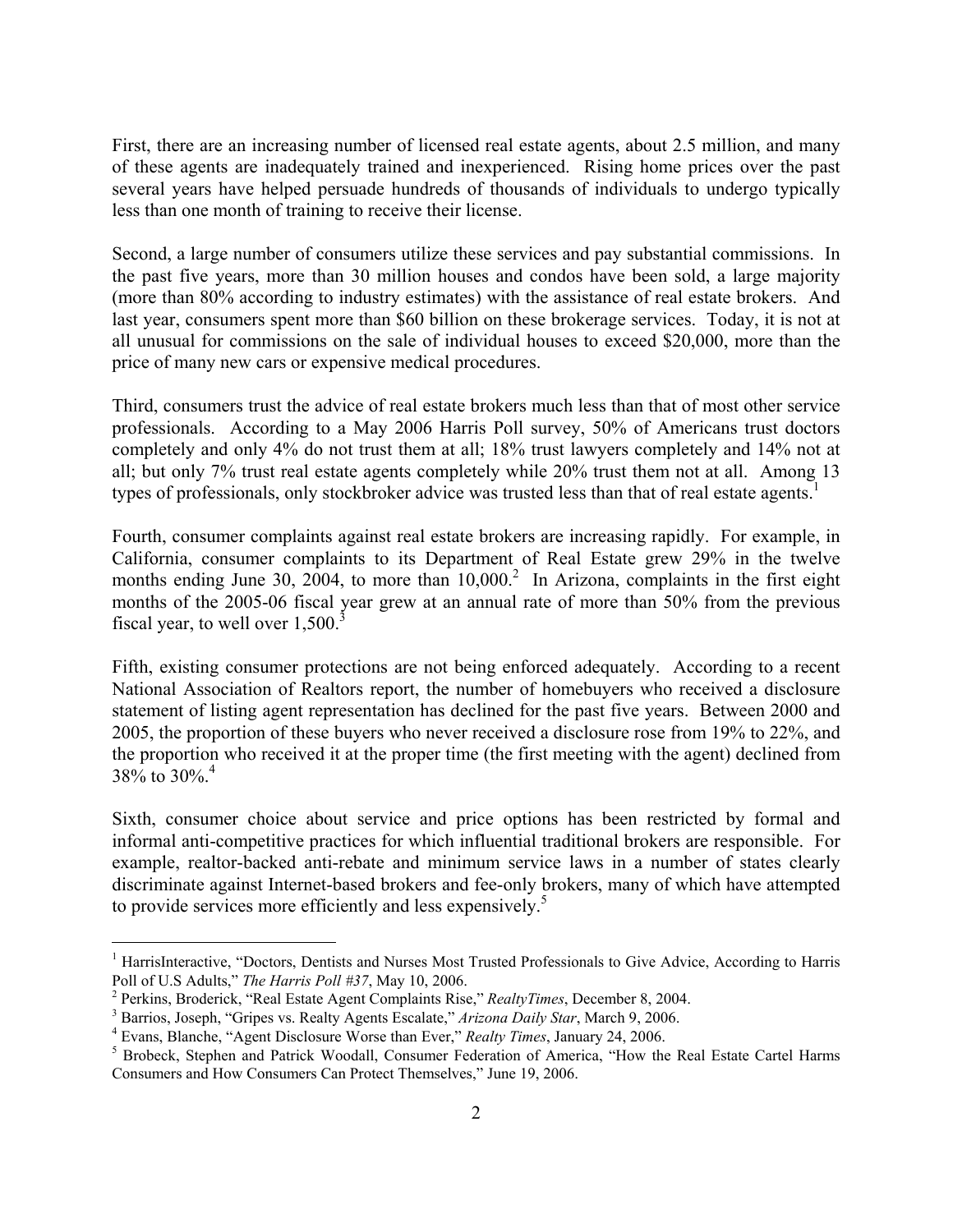#### **Absence of Independent Regulation**

 $\overline{\phantom{0}}$ 

All 50 states and the District of Columbia require real estate brokers and salespersons to be licensed. All state licensure laws include requirements and proscriptions concerning the business practices of licensees. Requirements in most states include disclosure of important information about price, services, and representation.<sup>6</sup>

The licensure laws of every state establish a regulatory agency, usually called a real estate commission or board. These agencies, with few exceptions, are granted broad and exclusive rulemaking and enforcement powers by the licensure statutes.

A large majority of states have part-time real estate commissions with extensive participation by practicing real estate brokers. California, Illinois, and Minnesota, however, have professional regulators who work full-time to oversee the real estate brokerage marketplace.

In Illinois, for example, real estate regulation is overseen by the Commissioner of Banks and Real Estate, who hires a Director and Deputy Director of Real Estate.<sup>7</sup> These public officials are advised by a Real Estate Administration Disciplinary Board. But none of these officials or Board members are permitted to be licensed as real estate agents. To serve as an official or Board member, practicing brokers must surrender their license for the duration of their public service.

This separation of real estate regulation and brokerage services, however, is unusual. Across all states, more than two-thirds (68%) of real estate commissioners are required by statute to be active real estate salespeople, brokers, or licensees.<sup>8</sup> In most states, agent commission members are required to have current licenses.

Four states – Idaho, Louisiana, Mississippi, and Nevada – require that all commissioners be real estate brokers or salespeople. An additional eleven states – Colorado, Kentucky, New Mexico,

<sup>&</sup>lt;sup>6</sup> Olazàbal, Ann Morales, "Redefining Realtor Relationships and Responsibilities: The Failure of State Regulatory Responses," Harvard Journal on Legislation, Vol. 40, 2003; Federal Trade Commission, "The Residential Real Estate Brokerage Industry: Los Angeles Regional Office Staff Report," December 1983 at 101-102.<br><sup>7</sup> Illinois Real Estate License Act of 2000, 225 ILCS 454, especially Article 25, Administration of Licenses.

Consumer Federation of America examined the regulations which establish real estate commissions in the 47 states that have real estate commissions and analyzed their composition requirements. Nationally, the states mandate a total of 326 real estate commission positions (when CFA examined the composition of the commissions in March and April 2006, 310 of those commission positions were filled). The median sized commission had 7 members, 5 of whom are real estate professionals and 2 of whom are representatives of the public. The commission sizes ranged from 4 (Idaho) to 12 (Indiana). CFA considered requirements for brokers and salespeople (both current and former) to be equivalent for the purposes of the share of real estate members of state commissions. If the state has a minimum required real estate licensees, CFA considered the smallest number that could be on the commission for the purposes of the national calculation. Public members include designated public, consumer or non-licensees for the purposes of CFA's analysis but did not include members that were public officials.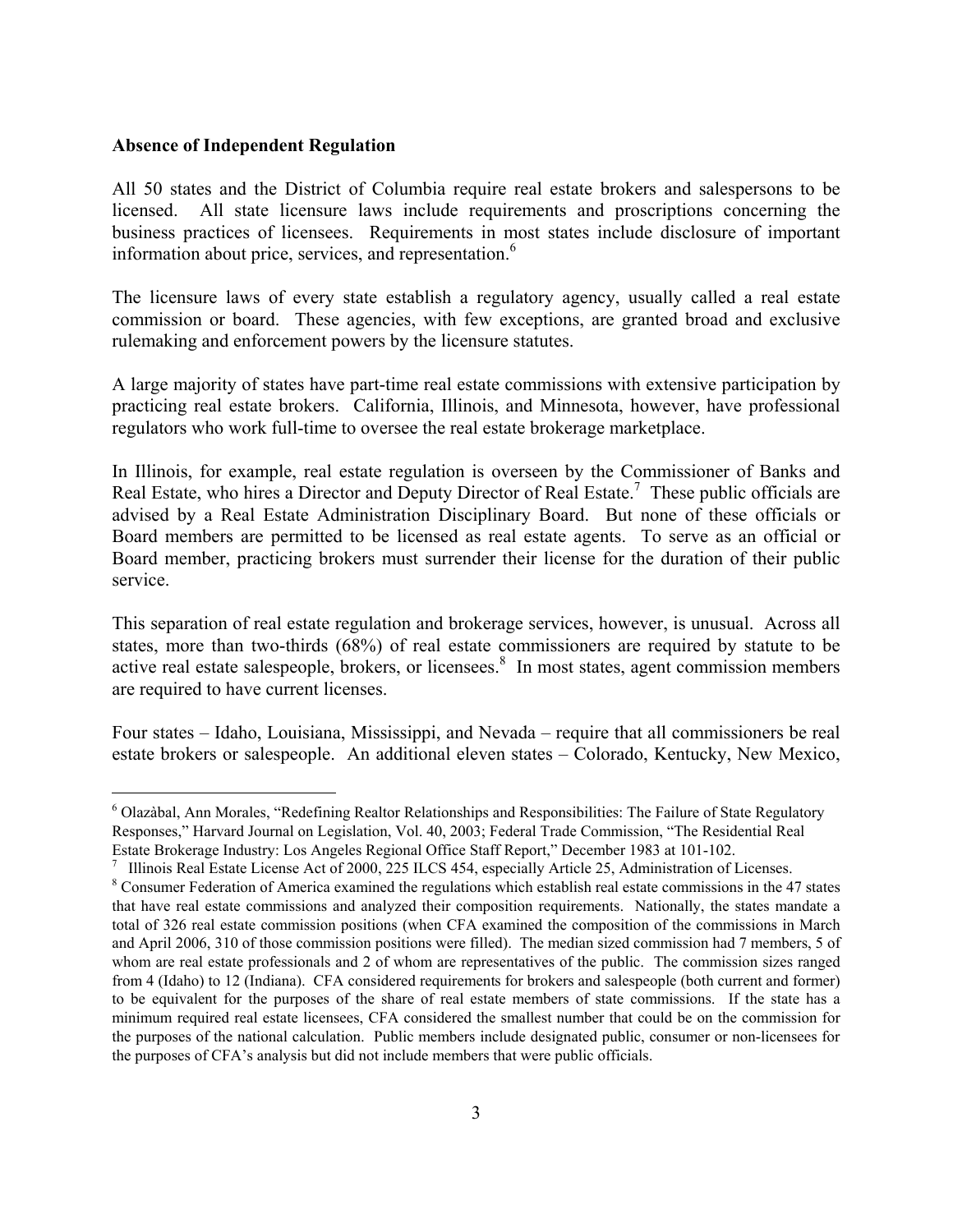Ohio, Utah, West Virginia, Georgia, Indiana, Missouri, Oklahoma, and Washington – require at least four-fifths of commissioners to hold real estate licenses. Only two states – Rhode Island and Pennsylvania – prohibit real estate licensees from constituting a majority of commissioners.

Thus, state law requires or allows extensive participation by real estate licensees on real estate commissions and board. But the actual participation is even more extensive. In our study of current commissioners using an array of Internet sources including real estate commission websites, as the exhibit below shows, we found that nearly four-fifths (79.2%) of all commissioners earn a living through real estate transactions.<sup>9</sup> Of the commissioners for whom CFA could identify an affiliation, 84.5% earned their living through real estate transactions. Seventy percent (70.8%) of commissioners are real estate brokers or salespeople. Another 8.5% are affiliated with businesses – developers, appraisers, title agents, and real estate attorneys – with direct ties to the real estate industry. Only 12.2% of commissioners appear to have no close ties with the industry. (And for 8.3% of commissioners, we could not identify any affiliation.)

| State <sup>10</sup> | <b>Composition of Real Estate Commission</b>                                                           |
|---------------------|--------------------------------------------------------------------------------------------------------|
| Alabama             | 8 Real Estate Licensees, 1 Financial Services (Public)                                                 |
| Alaska              | 5 Real Estate Licensees, 1 Financial Service (Public), 1 Non-Industry (Public)                         |
| Arizona             | 5 Real Estate Licensees, 2 Home Builders, 1 Title Agent (Public), 1 Non-Real Estate Lawyer<br>(Public) |
| Arkansas            | 3 Real Estate Licensees, 1 Former Licensee (Public), 1 Ex-Officio, 1 Public                            |
| Colorado            | 4 Real Estate Licensees                                                                                |
| Connecticut         | 4 Real Estate Licensees, 2 Unknown Public                                                              |
| Delaware            | 4 Real Estate Licensees, 4 Unknown Public                                                              |
| Florida             | 4 Real Estate Licensees, 1 Real Estate Lawyer (Public), 1 Title Agent (Public), 1 Unknown              |
| Georgia             | 5 Real Estate Licensees, 1 Real Estate Lawyer (Public)                                                 |
| Hawaii              | 6 Real Estate Licensees, 2 Real Estate Lawyers (Public)                                                |
| Idaho               | 4 Real Estate Licensees                                                                                |
| Indiana             | 9 Real Estate Licensees, 1 Real Estate Lawyer (Public), 2 Unknown (Public)                             |
| Iowa                | 5 Real Estate Licensees, 1 Real Estate Attorney (Public), 1 County Assessor                            |
| Kansas              | 4 Real Estate Licensees, 1 Real Estate Attorney                                                        |
| Kentucky            | 4 Real Estate Licensees, 1 Non-Real Estate Lawyer (Public)                                             |
| Louisiana           | 9 Real Estate Licensees                                                                                |

<sup>&</sup>lt;sup>9</sup> The affiliation of commissioners was determined by visiting the commissions on the internet in the spring and early summer of 2006, determining the current memberships of the commissions and rigorously searching for the business associations of affiliations of the members. Some of the commissions provide affiliations in their materials. Additionally, gubernatorial press releases announcing appointments often made reference to the affiliation of appointee. In other cases, the commissioner's business website was found, the commissioner was found on real estate directories, the commissioner was listed as an active member of the state real estate association, or the commissioner was identified in news accounts.

<sup>&</sup>lt;sup>10</sup> California, Illinois and Minnesota have regulatory structures instead of real estate boards or commissions. Arizona has a commission with active real estate salespeople which provides guidance to the state Department of Real Estate. Nevada, Ohio and Oregon have mixed control of regulatory oversight between a commission or board and a licensing regulatory structure.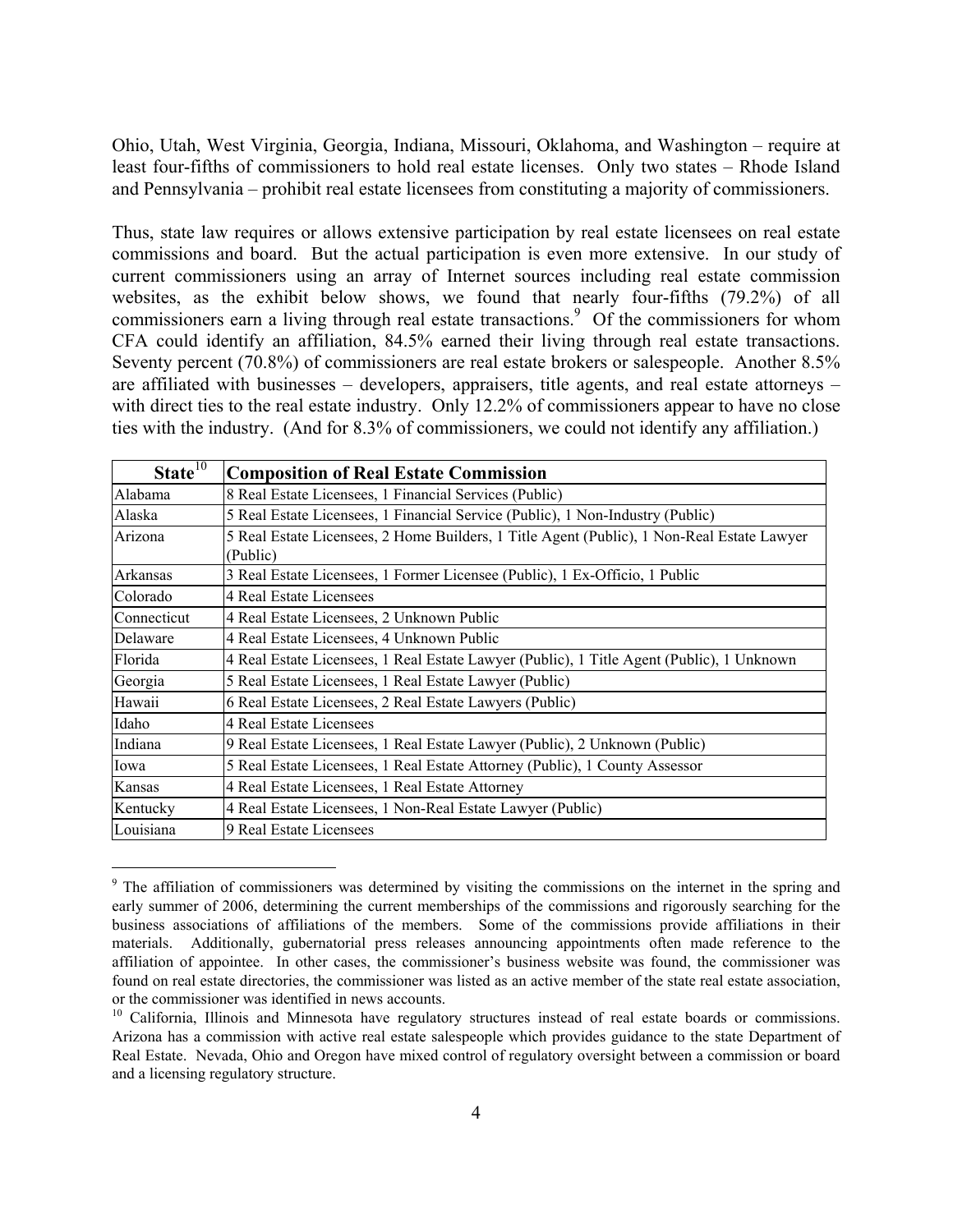| Maine          | 3 Real Estate Licensees, 1 Real Estate Lawyer (Public)                                                 |
|----------------|--------------------------------------------------------------------------------------------------------|
| Maryland       | 4 Real Estate Licensees, 3 Non-Industry (Public), 1 Non-Real Estate Lawyer (Public), 1<br>Unknown      |
| Massachusetts  | 3 Real Estate Licensees, 1 Assessor, 1 Public                                                          |
| Michigan       | 4 Real Estate Licensees, 1 Non-Industry (Public), 1 Banker (Public), 1 Unknown Public                  |
| Missouri       | <b>6 Real Estate Licensees</b>                                                                         |
| Mississippi    | 3 Real Estate Licensees, 2 Unknown (Mississippi requires all five be active licensees)                 |
| Montana        | 3 Real Estate Licensees, 1 Title Agent (Public), 1 Public                                              |
| Nebraska       | 4 Real Estate Licensees, 1 Non-Industry Public                                                         |
| Nevada         | 5 Real Estate Licensees                                                                                |
| New Hampshire  | 3 Real Estate Licensees, 1 Non-Real Estate Lawyer, 1 Banker (Public)                                   |
| New Jersey     | 3 Real Estate Licensees, 1 Appraiser, 1 Financial Services, 3 Unknown                                  |
| New Mexico     | 4 Real Estate Licensees, 1 Title Agent (Public)                                                        |
| New York       | 7 Real Estate Licensees, 2 Ex-Officio, 1 Real Estate Lawyer (public), 2 Non-Industry Public            |
| North Carolina | 7 Real Estate Licensees, 1 Real Estate Attorney, 1 Non-Industry Public                                 |
| North Dakota   | 4 Real Estate Licensees, 1 Unknown                                                                     |
| Ohio           | 4 Real Estate Licensees, 1 Real Estate Lawyer                                                          |
| Oklahoma       | 6 Real Estate Licensees, 1 Real Estate Lawyer (Public)                                                 |
| Oregon         | 6 Real Estate Licensees, 1 Real Estate Lawyer, 1 Ex-Officio                                            |
| Pennsylvania   | 4 Real Estate Licensees, 2 Ex-Officio, 4 Unknown Public                                                |
| Rhode Island   | 3 Real Estate Licensees, 1 Real Estate Lawyer, 1 Bank (Public), 2 Non-Industry Public, 2<br>Regulators |
| South Carolina | 5 Real Estate Licensees, 1 Appraiser, 1 Title Agent                                                    |
| South Dakota   | 3 Real Estate Licensees, 1 Non-Industry, 1 Unknown                                                     |
| Tennessee      | 6 Real Estate Licensees, 1 Home Builder, 1 Carpenter Union, 1 Unknown                                  |
| Texas          | 6 Real Estate Licensees, 1 Real Estate Lawyer (Public), 2 Non-Industry Public                          |
| Utah           | 5 Real Estate Licensees                                                                                |
| Vermont        | 5 Real Estate Licensees, 1 Non-Industry, 1 Unknown                                                     |
| Virginia       | 7 Real Estate Licensees, 1 Non-Industry, 1 Unknown                                                     |
| Washington     | 5 Real Estate Licensees, 1 Developer, 1 Regulator                                                      |
| West Virginia  | 4 Real Estate Licensees, 1 Non-Real Estate Lawyer                                                      |
| Wisconsin      | 4 Real Estate Licensees, 1 Developer (Public), 1 Ex-Officio, 1 Non-Industry Public                     |
| Wyoming        | 4 Real Estate Licensees, 1 Land Conservation (Public)                                                  |

# **Commissioners Disproportionately From Large Firms**

More than one-fourth (25.7%) of all broker commissioners work for one of the four largest national residential real estate brokerage firms. Fourteen percent of these commissioners are affiliated with Cendant/NRT, which offers services through brand names including Coldwell Banker, ERA, Century 21, and Sotheby's. Six percent work for REMAX, four percent work for Prudential and one percent work for GMAC. These 56 broker commissioners represent 17.9% of all real estate commissioners.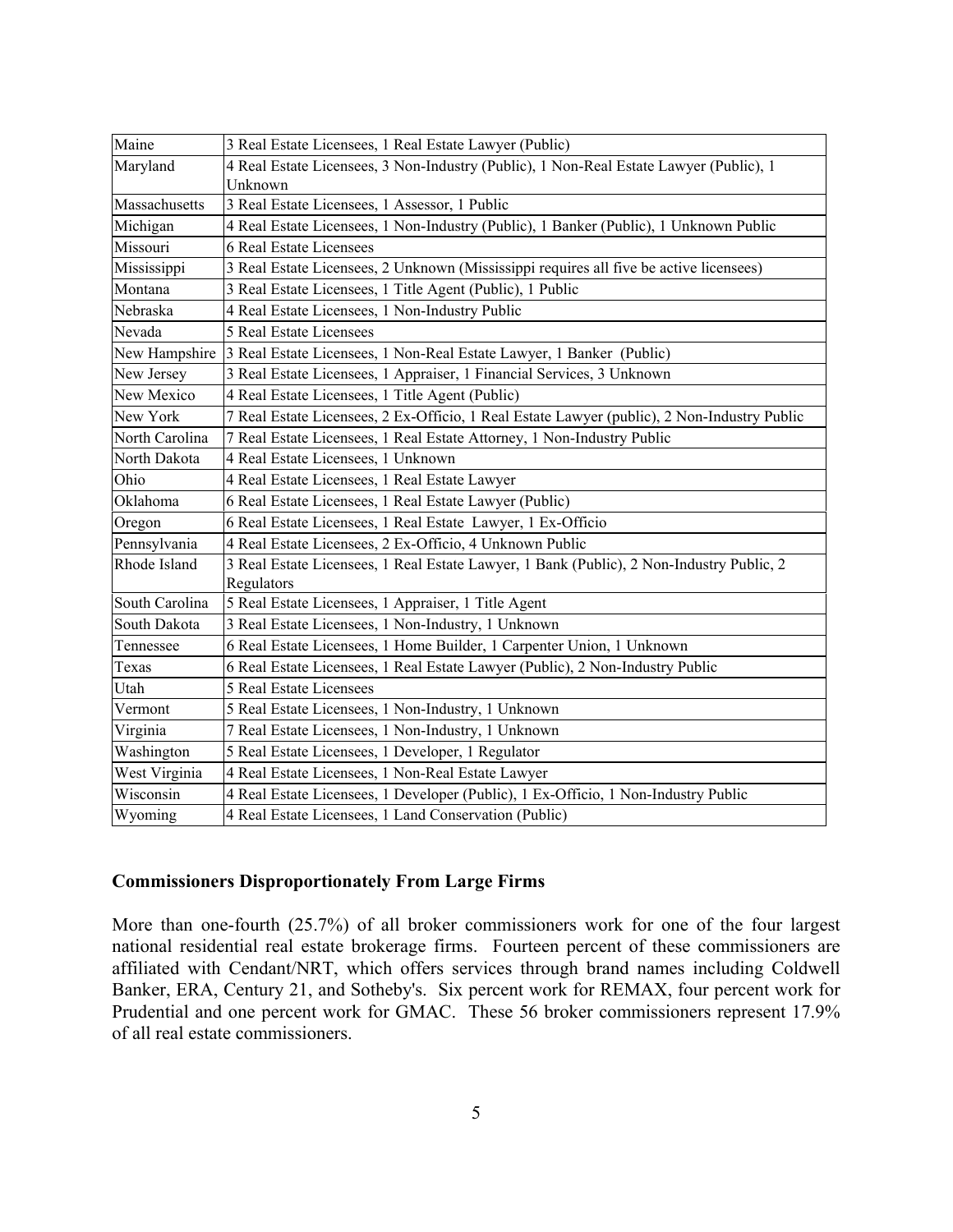About one-tenth (8.7%) of all broker commissioners work for large regional firms that often dominate local markets. These brokers work for firms such as Long & Foster (mid-Atlantic), Howard Hanna (western Pennsylvania and Ohio), Keller Williams (South and Southwest), and Realty Executives (many markets). All of these brokers serve as commissioners in states where their firms are influential and often dominant.

Many states require some commissioners to be "public members," but even many of these regulators are active in the real estate business. About one in five (18.0%) are real estate attorneys while about one in twenty (6.6%) are title agents.

#### **Industry Dominance of Regulation Harms Consumers**

The dominance of state real estate commissions harms consumers both through omission – what they fail to do – and commission – their initiatives that harm consumers.

Failure to Act: Because of dominance by brokers and other industry members, real estate commissions tend to neglect consumer interests.

For instance, some states apparently make little effort to publicize any complaint-handling services. In Texas in 2005, more than one-half million homes were sold, yet the Real Estate Commission reported only 86 complaints in its newsletters that year.<sup>11</sup>

Other states publicize the availability of complaint-handling services but do not provide adequate resources to the commission to deal effectively with these grievances. For instance, in California as the number of complaints has grown the staff of the Department of Real Estate shrunk by three workers. Not surprisingly, then, between 2000 and 2004, the backlog of cases had doubled to 3,663.

Furthermore, as noted earlier, few states rigorously enforce required disclosure laws. In 2005, according to an NAR report, more than one-half of recent homebuyers surveyed said that they either did not receive any written disclosure or did not receive it at the proper time.

Finally, most real estate commissions make little if any effort to prevent, or discipline, discrimination by traditional agents against nontraditional agents offering varied service and price options. This discrimination, according to numerous reports, features boycotting and steering. As a 2005 *Wall Street Journal* editorial noted, no realtor has been sanctioned by their state real estate commission for such anti-competitive, anti-consumer behavior.<sup>12</sup>

 $\overline{\phantom{0}}$ 

<sup>&</sup>lt;sup>11</sup> See Texas Real Estate Commission, *TRECAdvisor*, Disciplinary Actions, Consumer Complaints, Vol. 16, Nos. 1-6, January, March, May, July, September, November.

<sup>&</sup>lt;sup>12</sup> *Wall Street Journal* editorial, "Some States Now Limit Price Rebates to Borrowers," August 12, 2005.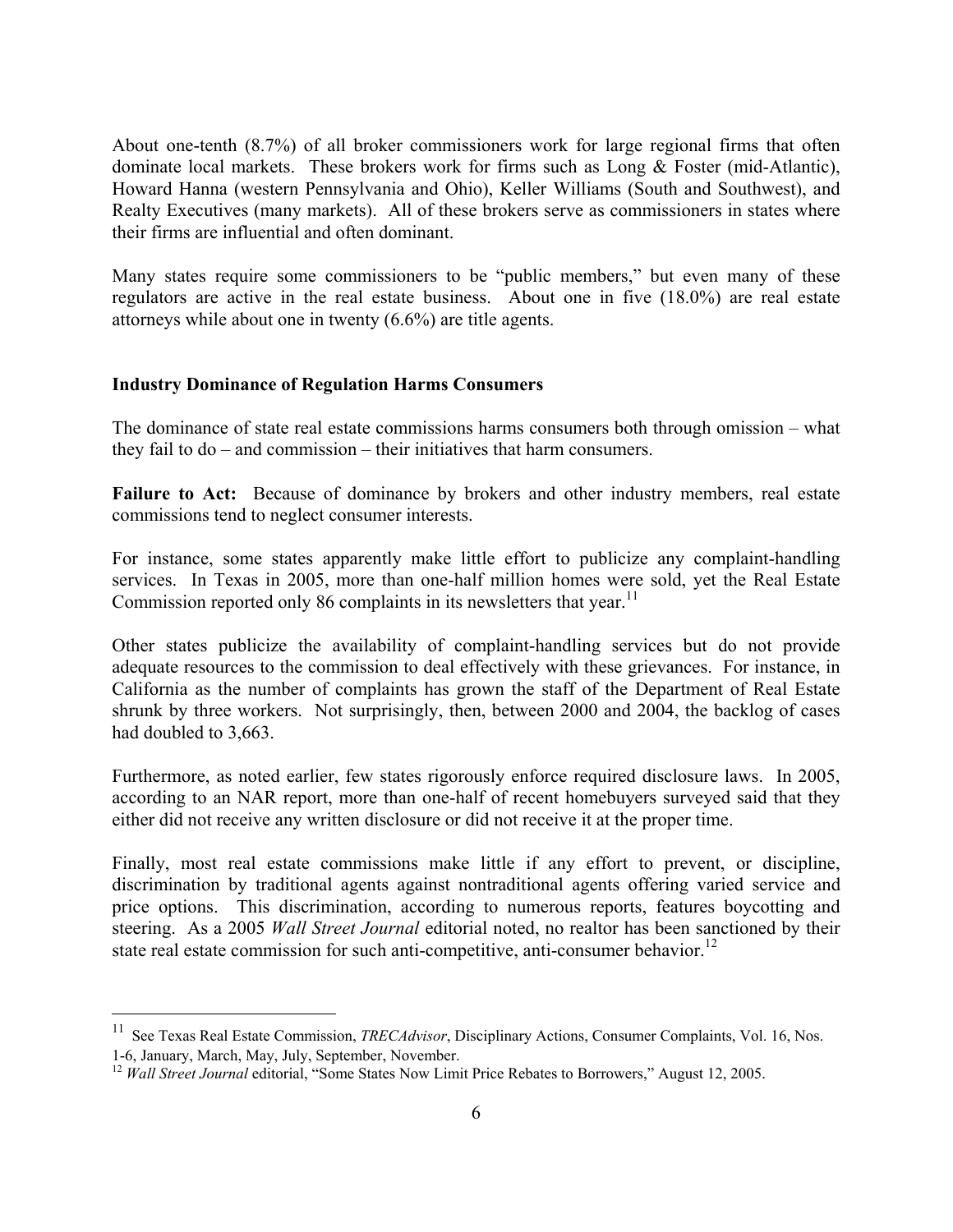**Support for Anti-Competitive Minimum Service Laws:** However, real estate commission support of discrimination against nontraditional agents sometimes goes well beyond neglect – in some instances, commissions actively support this discrimination. The most recent example of favoritism to traditional brokers relates to state minimum services laws – statutes that are designed to severely limit services offered by many nontraditional brokers. Some of these laws, for example, require brokers to maintain offices in the areas they serve, which severely constrains the work of many Internet-based brokers, or require brokers working with buyers to accompany clients on house visits, which restricts not only Internet brokers but also those offering limited services at lower prices. Additionally, some of the laws prohibit or make it more difficult for home sellers to use For-Sale-by-Owner service providers that list their homes on the local multiple listing services and provide lawn signs but provide few other services.

There are many connections between these laws and brokers serving as real estate commissioners. For example, Michigan minimum service legislation was proposed by a State Representative who previously served on the State Board or Real Estate Brokers and Salespersons and, as a lawyer, "handled a fair share of real estate transaction." And in Louisiana, one-third of the members of the Real Estate Committee also serve on the 2006 Louisiana Association of Realtors State Legislative Team.

In addition, some real estate commissions have endorsed and even actively supported minimum services legislation. When Missouri minimum services legislation was signed, the Governor noted that the support of the Missouri Real Estate Commission was important to the final enactment of the legislation. In Florida, shortly before minimum services legislation was approved in 2005, the Florida Association of Realtors (FAR) made a presentation to the Florida Real Estate Commission "to solicit inputs ... on how FAR may assist the Florida Real Estate Commission in passing certain items through the Legislature," according to Commission meeting minutes.

In the four instances described below, the support of real estate commissions contributed significantly to the passage of regulatory or statutory changes establishing discriminatory minimum services.

Iowa:In Iowa, the state realtor association executed a textbook lobbying effort to pass the minimum service legislation. The legislation was presented to the state real estate commission at a 2004 public meeting, when the Iowa Association of Realtors (IAR) reminded the commissioners of the date of the annual golf outing and the legislative priority the association put on minimum service legislation.<sup>13</sup> In 2005, IAR re-submitted the proposal to the Commission and the "Commissioners went on record as supporting the passage of the legislation," according to the Commission's general counsel.<sup>14</sup> The enacted legislation is

i

<sup>&</sup>lt;sup>13</sup> Iowa Real Estate Commission, Commission Minutes, July 22, 2004.

<sup>14</sup> Roberts, Jr., Glenn, "Discount Brokerage Bills Spread Through Nation," *Inman News*, May 4, 2005.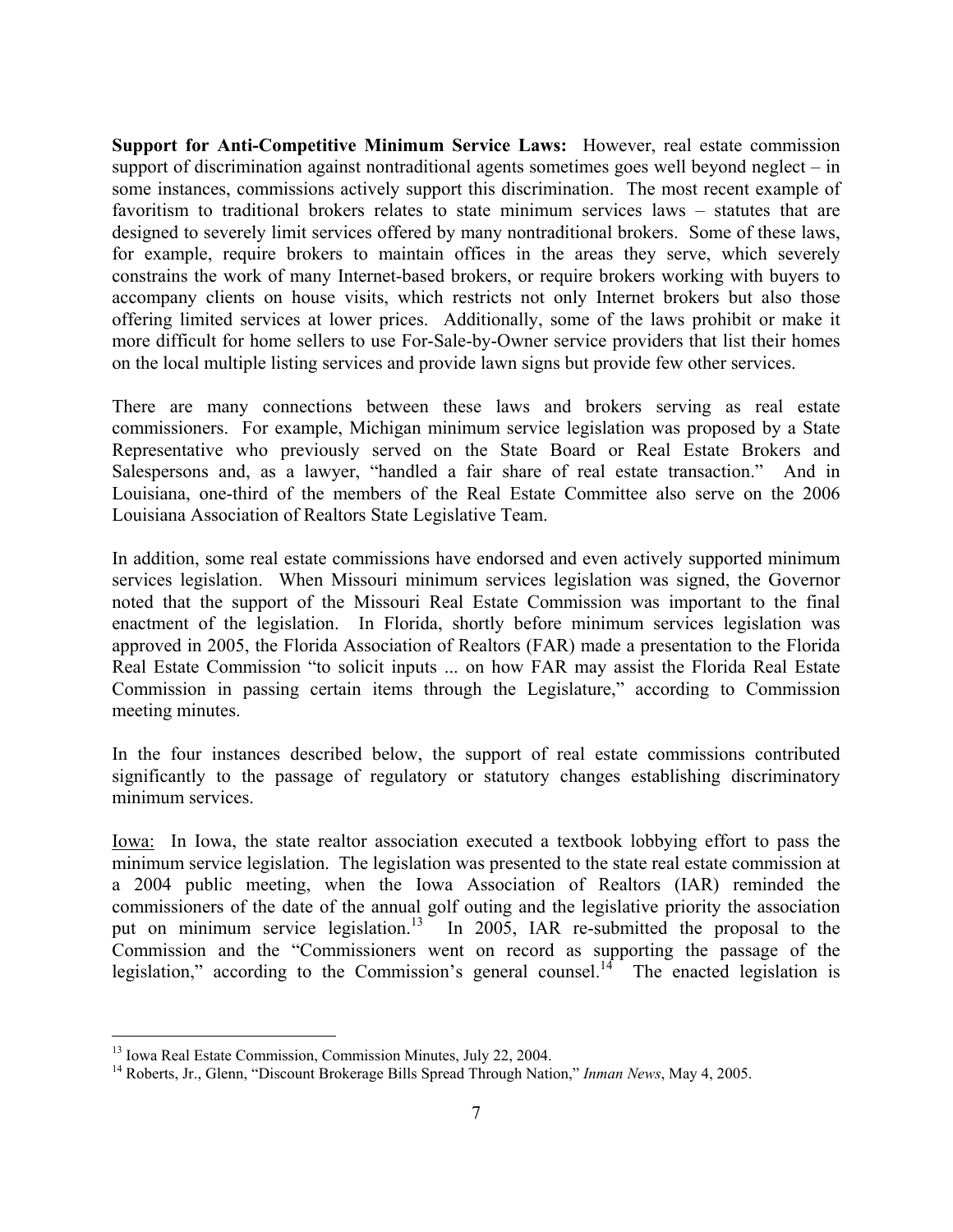virtually identical to the IAR proposal – there is only one grammatical change that puts the four provisions into parallel structures.<sup>15</sup>

Kentucky: The Kentucky Real Estate Commission (KREC) has been amongst the most aggressive in promoting policies that would protect the interests of full-service real estate interests. In March 2005, the Department of Justice (DOJ) filed suit against the KREC for implementing rules prohibiting rebating sales commissions to consumers as violating antitrust laws.<sup>16</sup> Soon after, the KREC settled the case by eliminating the anti-rebate regulations.<sup>17</sup> In 2005, KREC also launched a series of radio advertisements suggesting that using non-full service real estate agents would hurt sales prices. The advertisements emphasized that 3 percent of the selling price can be lost by not working with a Kentucky licensee who is a "trained negotiator." The advertising campaign was estimated to cost \$20,000.<sup>18</sup> One advertisement concludes "It's time to get real, get a licensed real estate agent. A message from the Kentucky Real Estate Commission."19

In 2006, the KREC proposed a bill that would direct the KREC to establish minimum services regulations in order to enter into a written listing or brokerage agreement.<sup>20</sup> The Kentucky legislature attempted to pass the legislation which declared that "failing to provide minimum services constitutes gross negligence subject to discipline.<sup>"21</sup> After the DOJ opposed the Kentucky minimum services language, the Kentucky Senate stripped the language out of the bill before the real estate brokerage bill passed unanimously.<sup>22</sup>

New Mexico: The New Mexico Real Estate Commission has moved brazenly to change its regulations to impose minimum service requirements over the objections of local homeowners, non-traditional real estate brokerages, consumer groups and the Department of Justice. The *New Mexico Business Weekly* reported that there had been a "spurt" of for-sale-by-owner and limited service listings and some FSBO websites were getting more than a thousand visitors a day.<sup>23</sup> In 2005, the New Mexico Real Estate Commission moved to change its regulations to prohibit limited service brokerages. The change would have required real estate agents to provide sales negotiations and closing procedures and would make it more difficult for FSBO and other

 $\overline{\phantom{0}}$ 

<sup>&</sup>lt;sup>15</sup> See www.iowarealtors.com/legislative/2005summary.htm, accessed May 2, 2006; Iowa House Bill HF 375, A Bill for and Act Relating to the Duties Imposed on a Real Estate Broker by a Brokerage Agreement, Signed by Governor April 19, 2005, available at http://coolice.legis.state.ia.us.<br><sup>16</sup> Mullaney, Timothy J., "Real Estate's Turf War Heats Up," *Business Week*, April 18, 2005.<br><sup>17</sup> Roberts Jr., Glenn, "Real Estate Regulator's Radio

available at http://krec.ky.gov, accessed May 4, 2006.<br><sup>20</sup> Roberts Jr., Glenn, "Kentucky Shoots Down Real Estate Minimum-Service Proposal," *Inman News*, February 17, 2006.<br><sup>21</sup> Kentucky Legislature, Senate Bill 43, 2006 Session, available at www.lrc.ky.gov/record/06RS/SB43.htm.

<sup>&</sup>lt;sup>22</sup> Roberts Jr., Glenn, "Kentucky Shoots Down Real Estate Minimum-Service Proposal," *Inman News*, February 17, 2006.

<sup>23</sup> Opdahl, Cristina, "Selling the Homestead, Without an Agent," *New Mexico Business Weekly*, February 13, 2006.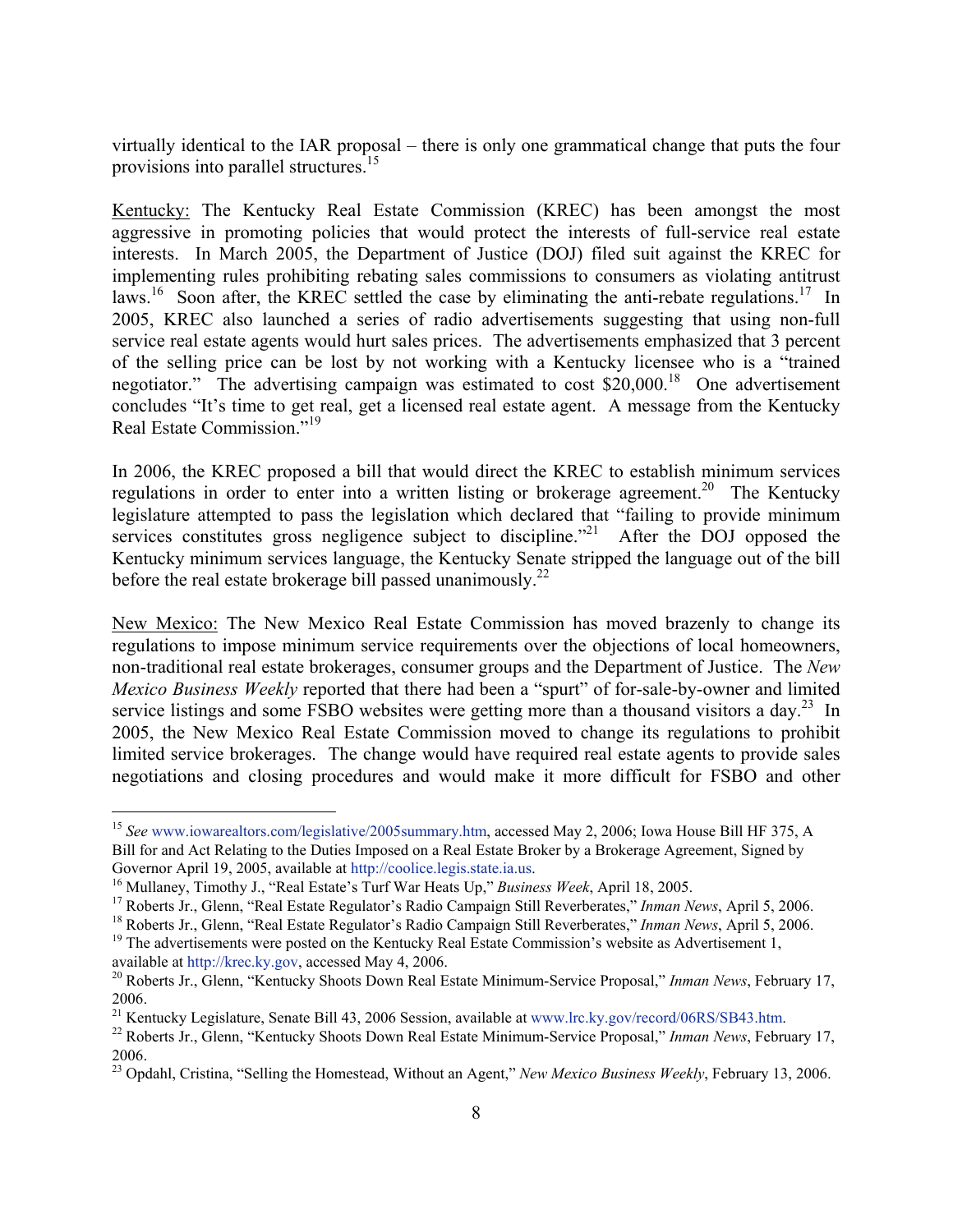limited service companies from operating.<sup>24</sup> After DOJ objected, the New Mexico Real Estate Commission delayed consideration of the controversial rule change.<sup>25</sup>

In 2006, the commission revisited minimum service requirements, but to avoid the public scrutiny it received the previous year, it moved the public hearing from the commission's headquarters in Albuquerque to Las Cruces.<sup>26</sup> The New Mexico Association of Realtors promoted the rule change and asked the NAR to send a legal representative to attend the hearing.<sup>27</sup> The meeting was about 230 miles from the Commission's Albuquerque headquarters in the office of the president of the commission's business office, one of the largest real estate agents in southern New Mexico.<sup>28</sup> At the hearing some consumers objected to the change, one noted that "This is for the benefit of the big boys of real estate. This rule will take away my right as a consumer to hire, to pay with my money, a real estate licensee to do for me what I want done, as I want it done.<sup> $29$ </sup> In mid-July 2006, the New Mexico Real Estate Commission unanimously voted to rescind the controversial minimum service rules before they went into effect and to establish a task force to address the minimum services issue.<sup>30</sup>

Texas:In 2002, Texas Real Estate Commission (TREC) adopted a minimum service rule which was withdrawn a year later while it remained mired in a legal battle with a Texan limited service broker that prevented the minimum service rules from going into effect.<sup>31</sup> When the minimum service rules were proposed again in 2005, the DOJ opposed the regulatory change and suggested that it would bring an anti-trust enforcement action against the state unless the regulatory provision was withdrawn.32 The Texas Association of Realtors reintroduced a proposed change to the state real estate rules that would have prevented discount brokers from offering limited services at a lower price in  $2005<sup>33</sup>$ . The push for a state legislative rather than regulatory minimum services proposal avoided federal entanglement from DOJ, which has no anti-trust jurisdiction over state laws.<sup>34</sup> The rules were designed to prevent for-sale-by-owner sellers from accessing local multiple listing services  $(MLSs)$ <sup>35</sup>. The minimum services bill (Senate Bill 810) was known by the industry as the "TREC Housekeeping Bill," suggesting that

<sup>&</sup>lt;sup>24</sup> Opdahl, Cristina, "Selling the Homestead, Without an Agent," New Mexico Business Weekly, February 13, 2006.

<sup>&</sup>lt;sup>25</sup> Roberts Jr., Glenn, "New Mexico Considers Minimum-Service Rule Change," *Inman News*, February 20, 2006.<br><sup>26</sup> Realtors Association of New Mexico, *RANM Online News*, February 17, 2006, Vol. 9, Ed. 6.<br><sup>27</sup> Roberts Jr.

*Inman News*, February 27, 2006.<br><sup>28</sup> Roberts Jr., Glenn, "New Mexico Considers Minimum-Service Rule Change," *Inman News*, February 20, 2006.<br><sup>29</sup> Stockberger, Brook, "Real Estate Commission to Vote on Rules," *Las Cruces* 

Proposed Amendments to 33 Tex. Admin. Code §535.2, April 20, 2005.

<sup>33</sup> Robertson, Jenny, "Real Estate Groups Battling Over Future of Discount Brokers," *Austin Business Journal*, May 9, 2005.<br><sup>34</sup> Roberts, Jr., Glenn. "Texas Passes Limited-Service Real Estate Law." *Inman News*. June 21, 2005.

<sup>&</sup>lt;sup>35</sup> Evans, Blanche, "DOJ Tells Texas Realtors to Back Off Limited Service Rule," *Realty Times*, April21, 2005.